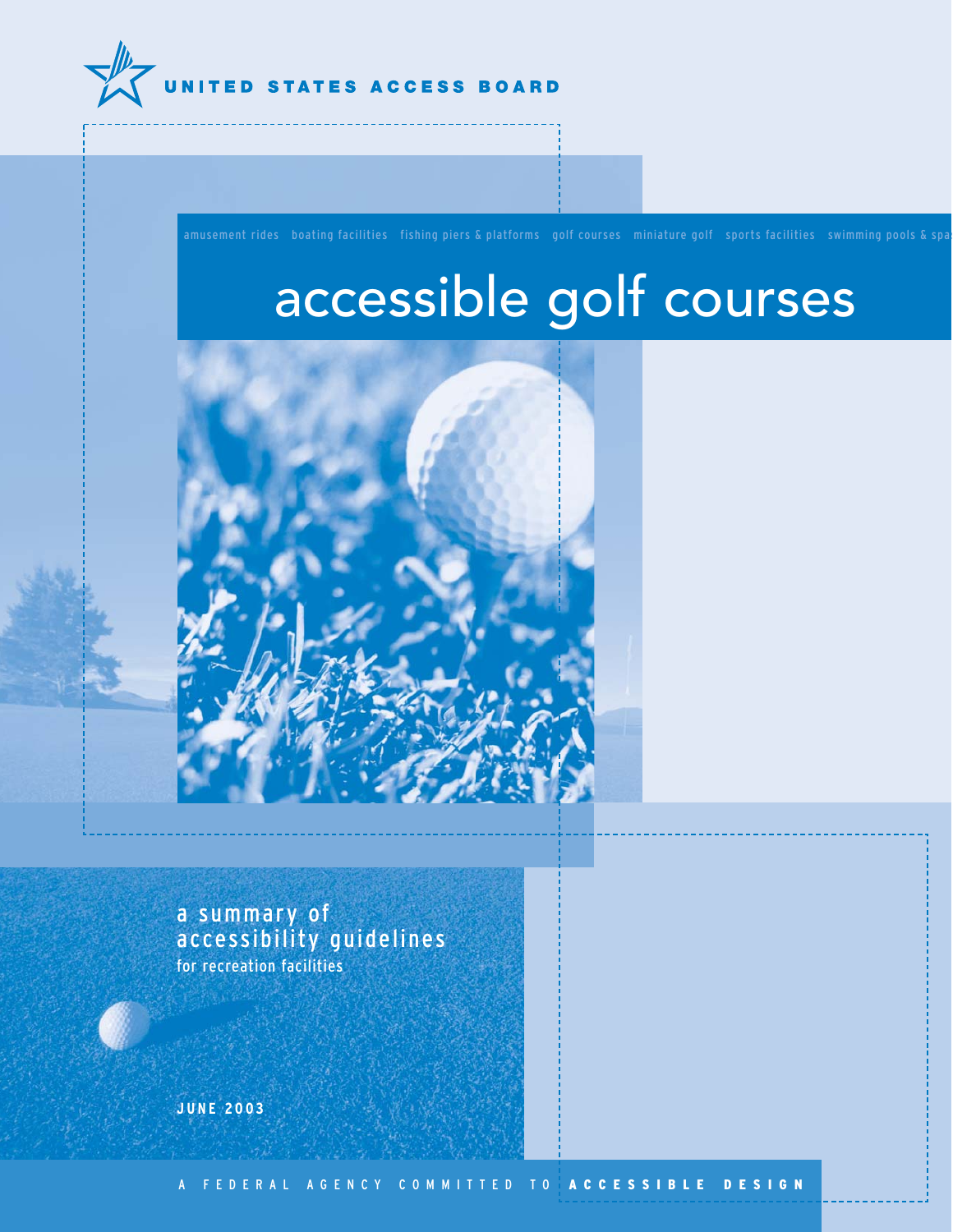# **Contents**

| Accessibility Guidelines for Recreation Facilities 1                                                 |
|------------------------------------------------------------------------------------------------------|
|                                                                                                      |
|                                                                                                      |
|                                                                                                      |
|                                                                                                      |
|                                                                                                      |
|                                                                                                      |
| Teeing Grounds $\ldots \ldots \ldots \ldots \ldots \ldots \ldots \ldots \ldots \ldots \ldots \ldots$ |
|                                                                                                      |
|                                                                                                      |
|                                                                                                      |
| Single Rider Adaptive Golf Cars 10                                                                   |
|                                                                                                      |
|                                                                                                      |

This information has been developed and reviewed in accordance with the Access Board's information quality guidelines (www.access-board.gov/infoquality.htm).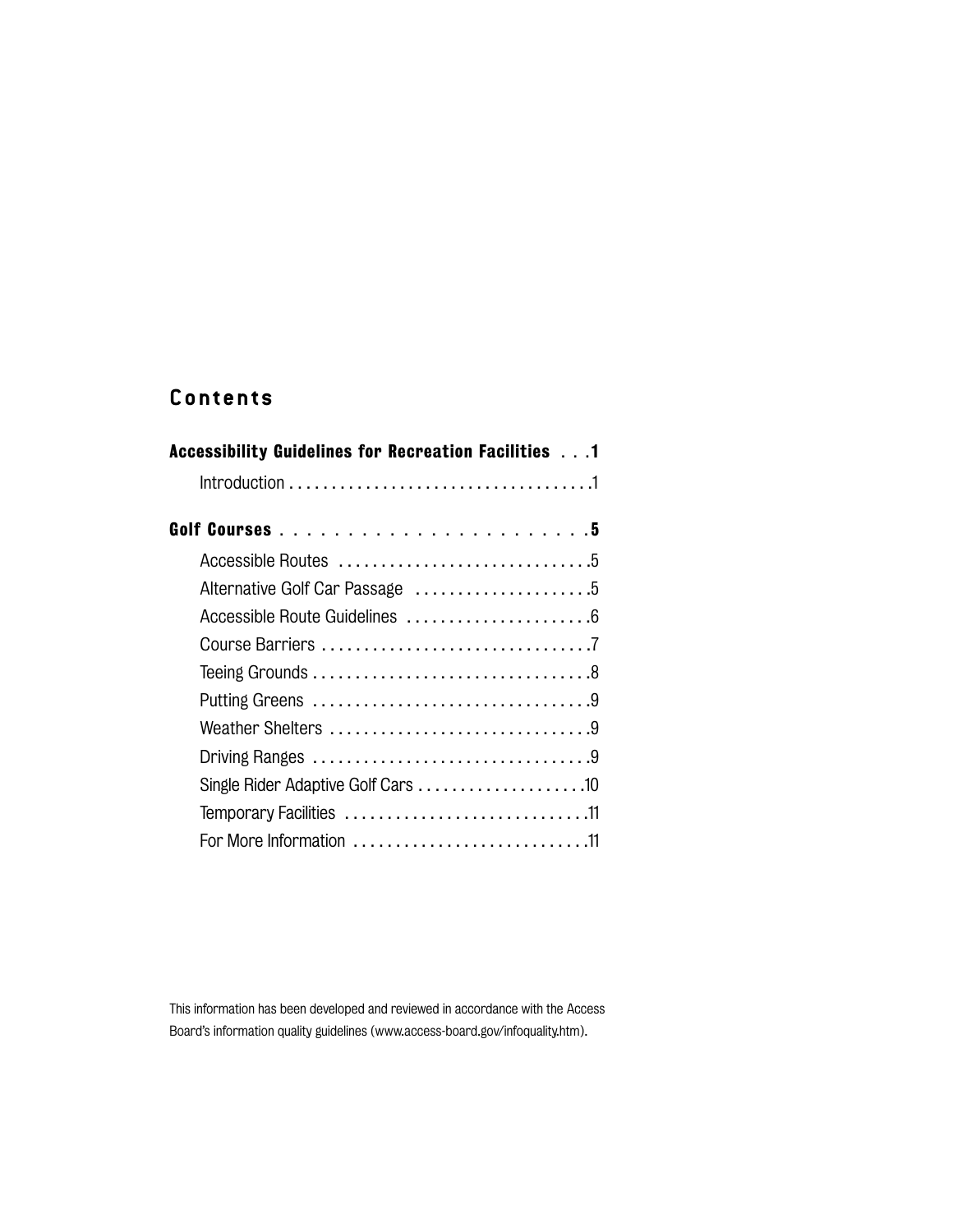# **Accessibility Guidelines for Recreation Facilities**



#### **Introduction**

The Americans with Disabilities Act (ADA) is a comprehensive civil rights law that prohibits discrimination on the basis of disability. The ADA requires that newly constructed and altered state and local government facilities, places of public accommodation, and commercial facilities be readily accessible to, and usable by, individuals with disabilities. The ADA Accessibility Guidelines (ADAAG) is the standard applied to buildings and facilities. Recreational facilities, including golf courses, are among the facilities required to comply with the ADA.

The Access Board issued accessibility guidelines for newly constructed and altered recreation facilities in 2002. The recreation facility guidelines are a supplement to ADAAG. As a supplement, they must be used in conjunction with ADAAG. References to ADAAG are mentioned throughout this summary. Copies of ADAAG and the recreation facility accessibility guidelines can be obtained through the Board's website at www.access-board.gov or by calling 1-800-872-2253 or 1-800-993-2822 (TTY). Once these guidelines are adopted by the Department of Justice (DOJ), all newly designed, constructed and altered recreation facilities covered by the ADA will be required to comply.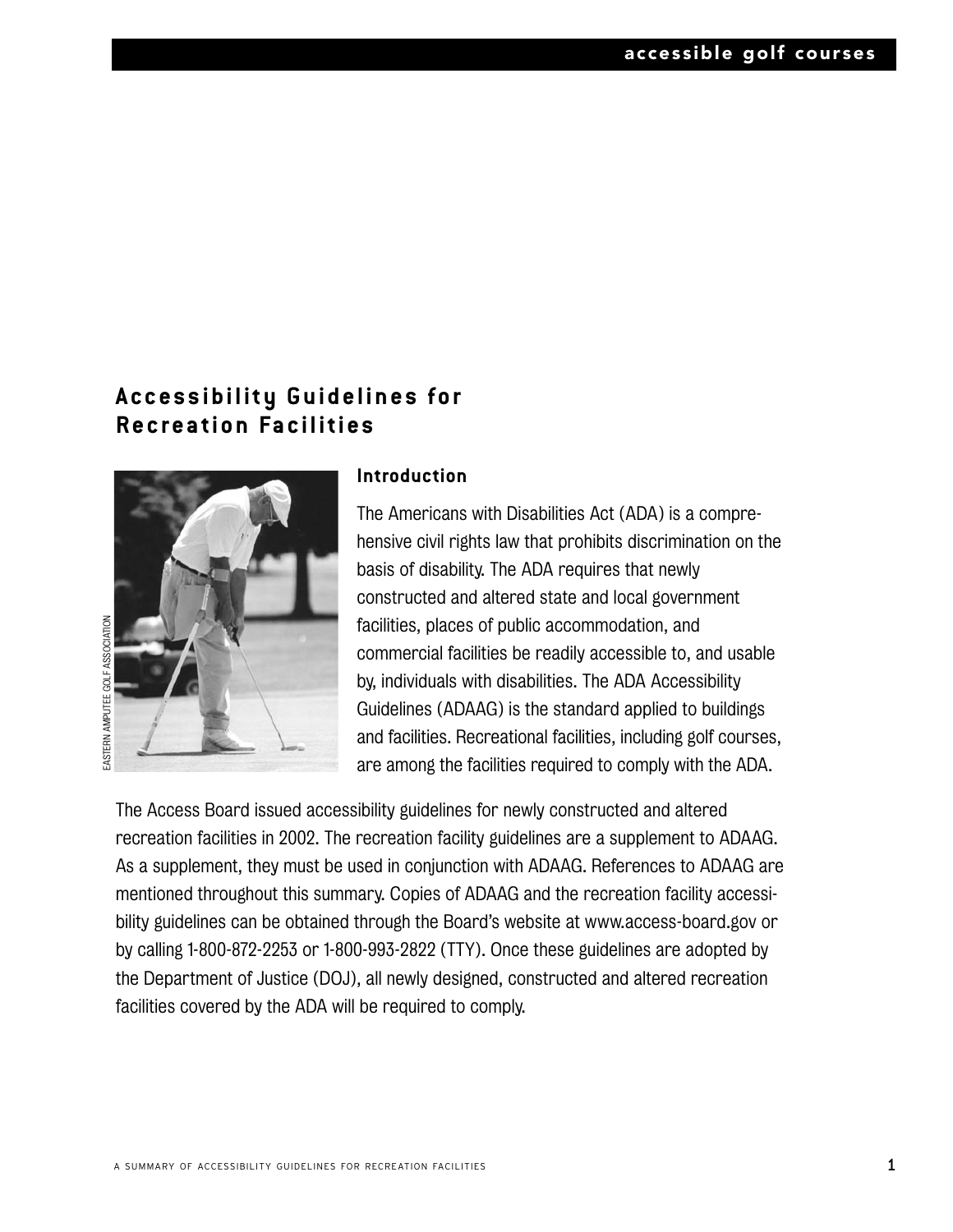The recreation facility guidelines cover the following facilities and elements:

- Amusement rides
- Boating facilities
- Fishing piers and platforms
- Miniature golf courses
- Golf courses
- Exercise equipment
- Bowling lanes
- Shooting facilities
- Swimming pools, wading pools, and spas

This guide is intended to help designers and operators in using the accessibility guidelines for golf courses. These guidelines establish minimum accessibility requirements for newly designed or newly constructed and altered golf courses. This guide is not a collection of golf course designs. Rather, it provides specifications for elements within a golf course to create a general level of usability for individuals with disabilities. Emphasis is placed on ensuring that individuals with disabilities are generally able to access the golf course and



**SOLORIDER** SOLORIDER

use a variety of elements. Designers and operators are encouraged to exceed the guidelines where possible to provide increased accessibility and opportunities. Incorporating accessibility into the design of a golf course should begin early in the planning process with careful consideration to the layout of the course, golf car paths, and other circulation paths.

The recreation facility guidelines were developed with significant public participation. In 1993, the Access Board established an advisory committee of 27 members to

recommend accessibility guidelines for recreation facilities. The Recreation Access Advisory Committee represented the following groups and associations: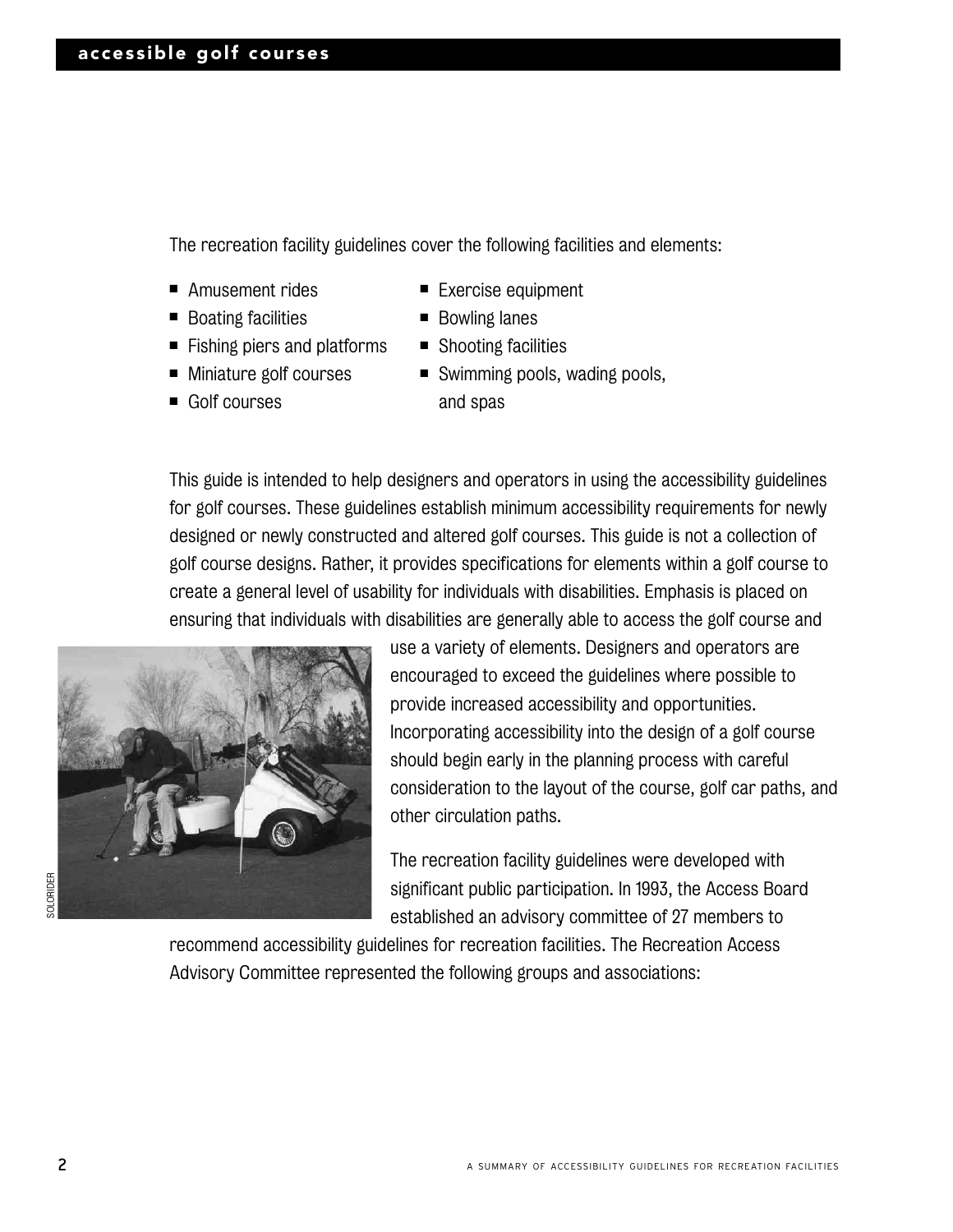- American Ski Federation
- American Society for Testing and Materials (Public Playground Safety Committee)
- American Society of Landscape Architects
- Beneficial Designs
- City and County of San Francisco, California, Department of Public Works
- Disabled American Veterans
- Environmental Access
- Golf Course **Superintendents** Association of America
- Hawaii Disability and **Communication** Access Board
- International Association of Amusement Parks and Attractions
- Katherine McGuinness and Associates



- Lehman, Smith, and Wiseman Associates
- Michigan Department of Natural Resources
- National Council on Independent Living
- National Park Service
- National Recreation and Park Association
- New Jersey Department of Community Affairs
- Outdoor Amusement Business Association
- Paralyzed Veterans of America
- Professional Golfer's Association
- Self Help for Hard of Hearing People
- States Organization for Boating Access
- Universal Studios
- U.S. Army Corps of Engineers
- U.S. Forest Service
- Y.M.C.A. of the U.S.A.
- Walt Disney Imagineering

The public was given an opportunity to comment on the recommended accessibility guidelines, and the Access Board made changes to the recommended guidelines based on the public comments. A notice of proposed rulemaking (NPRM) was published in the Federal Register in July 1999, followed by a five-month public comment period. Further input from the public was sought in July 2000 when the Access Board published a draft final rule soliciting comment. A final rule was published in September 2002.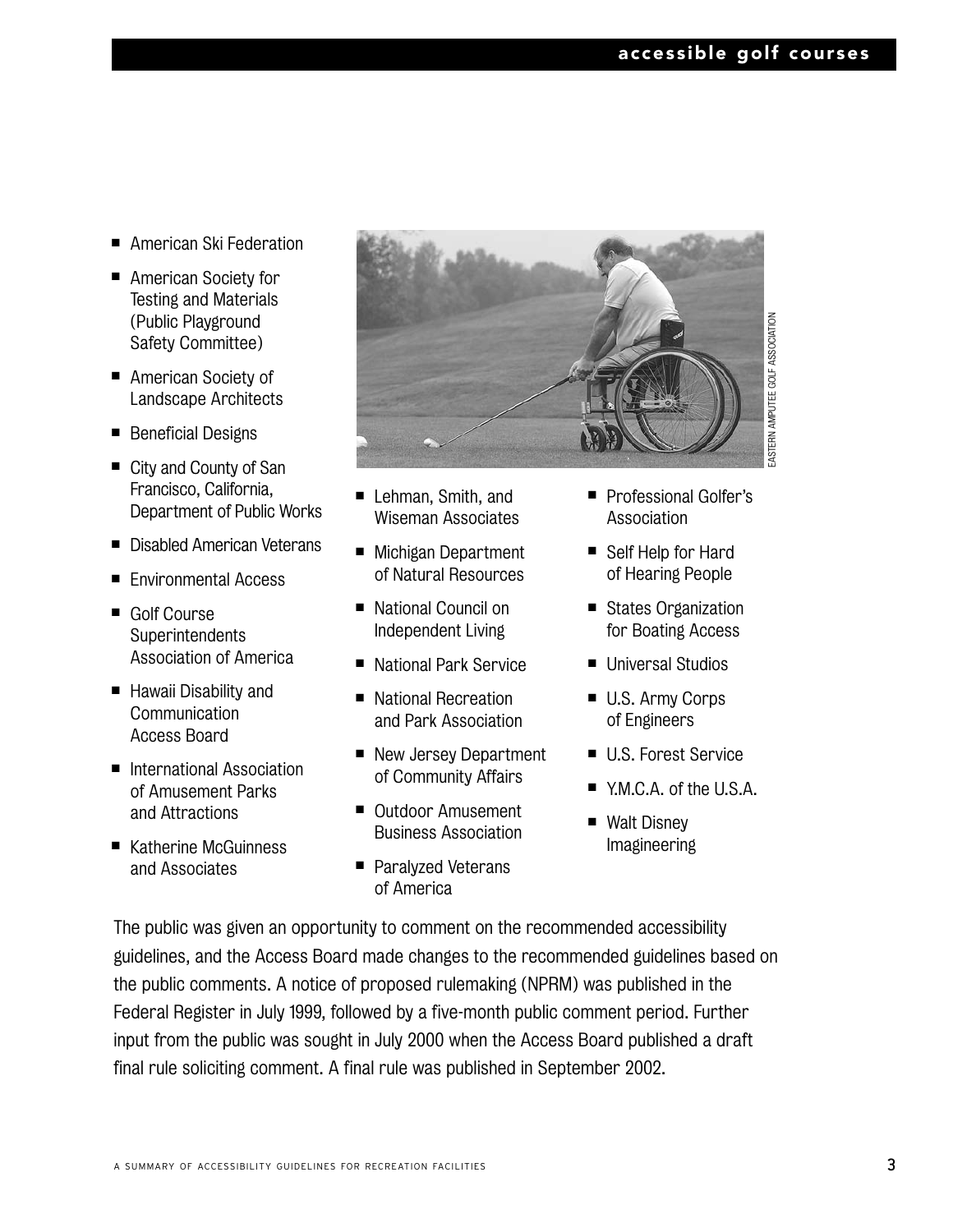*"Whenever a door is closed to anyone because of a disability, we must work to open it....Whenever any barrier stands between you and the full rights and dignity of citizenship, we must work to remove it, in the name of simple decency and justice.*



**ACCESSIBLE ROUTE OR GOLF CAR PASSAGE CONNECTING ELEMENTS**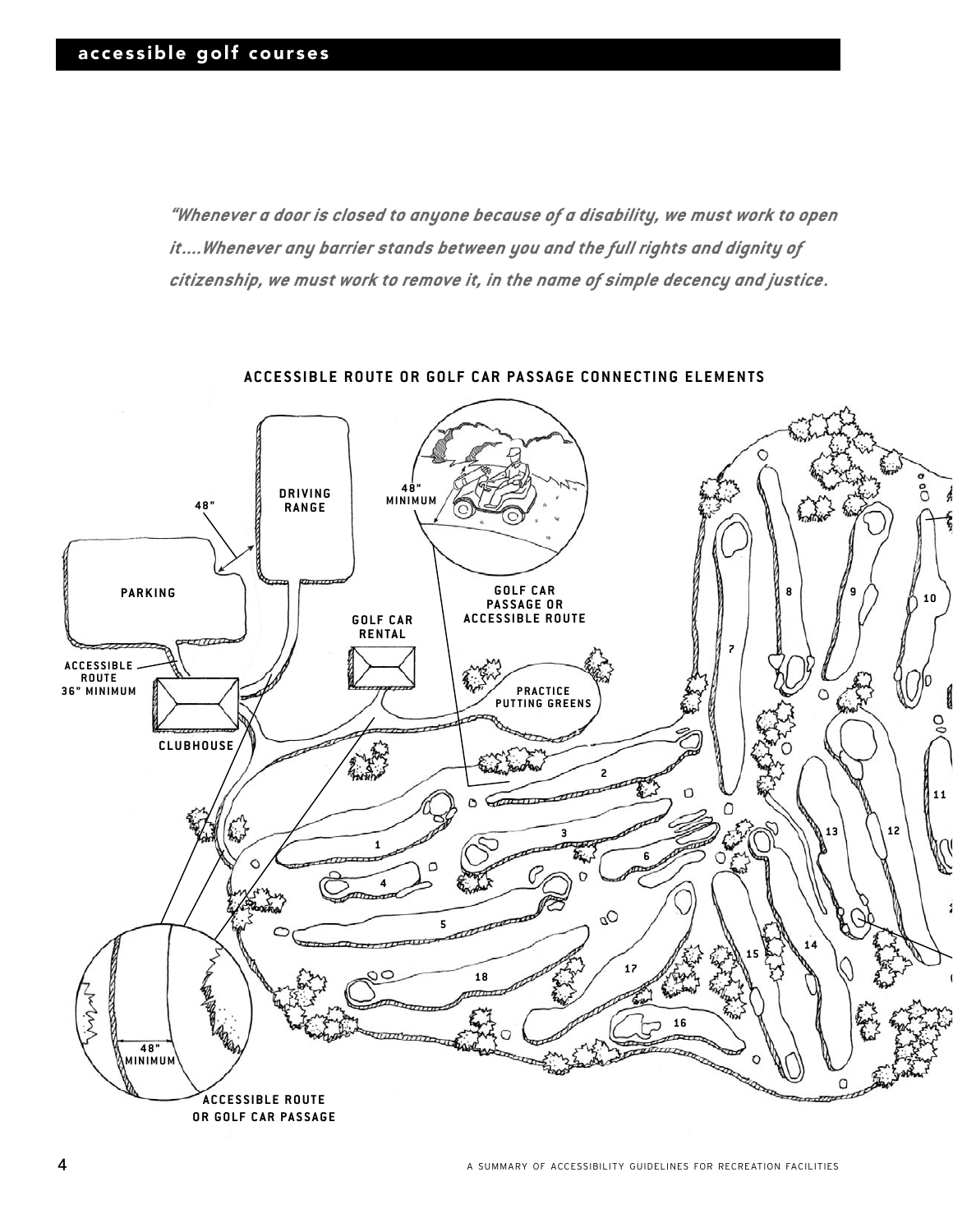*The promise of the ADA...has enabled people with disabilities to enjoy much greater access to a wide range of affordable travel, recreational opportunities and life-enriching services."*

*President George W. Bush, New Freedom Initiative, February 1, 2001*



**PUTTING GREEN**

### **Golf Courses**

The recreation facility guidelines described in this guide focus on newly designed or newly constructed and altered golf courses and driving ranges. Other provisions contained in ADAAG address elements commonly found at a golf course, such as accessible vehicle parking spaces, exterior accessible routes, and toilet and bathing facilities. ADAAG addresses only the built environment (structures and grounds). The guidelines do not address operational issues. Questions regarding operational issues should be directed to the Department of Justice, 1-800-514-0301 or 1-800-514-0383 (TTY).

#### **Accessible Routes**

Accessible routes are continuous, unobstructed paths connecting all accessible elements and spaces of a building or facility on golf courses. The accessible route must comply with ADAAG provisions for location, width (minimum of 36 inches), passing space, head room, surface, slope (maximum of 1:12 or 8.33%), changes in level, doors, egress, and areas of rescue assistance, unless modified by specific provisions outlined in this guide.

#### **Alternative Golf Car Passage**

Providing an accessible route that complies with ADAAG may be impractical throughout a golf course for several reasons.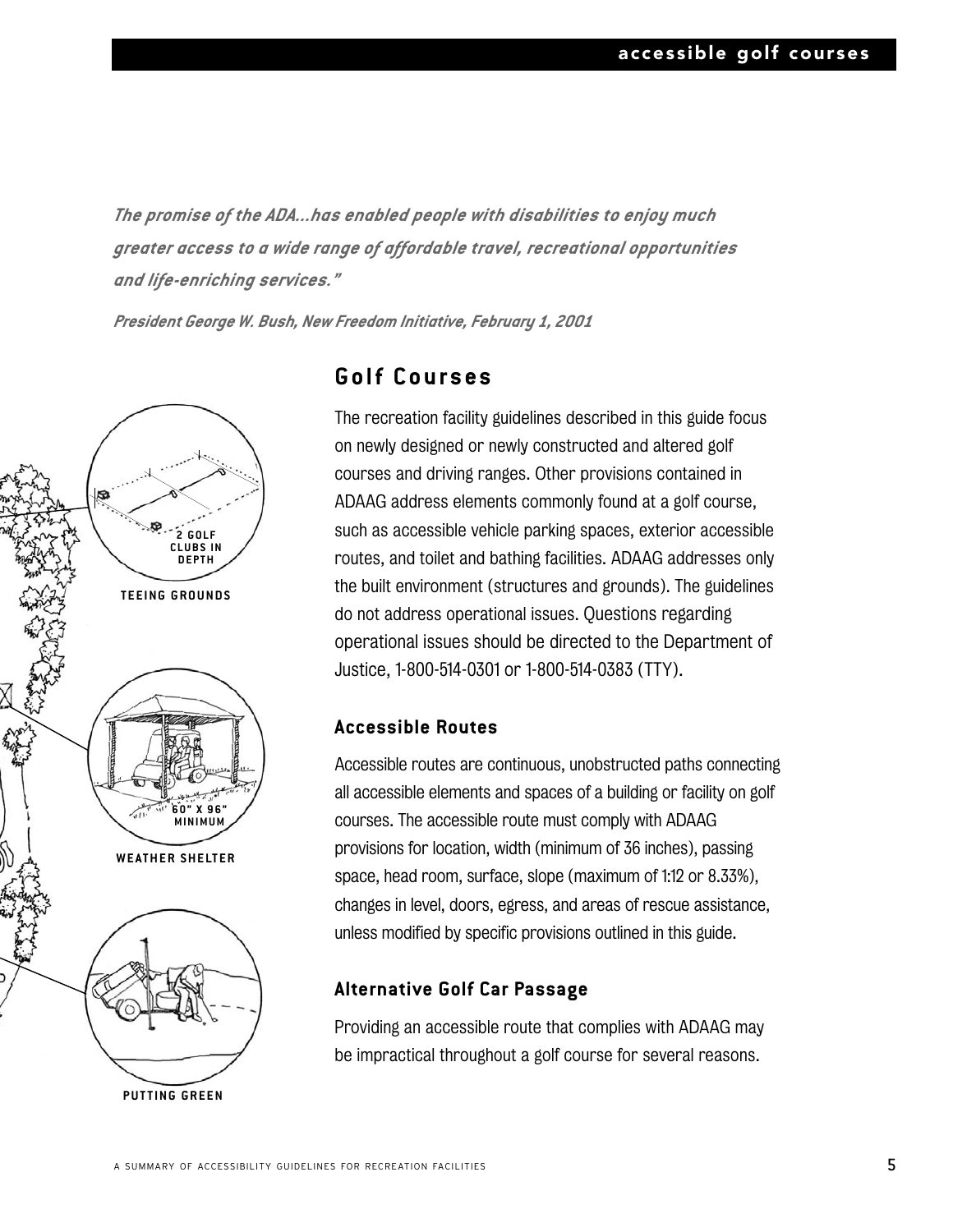

**OR ACCESSIBLE ROUTE**



**ACCESSIBLE ROUTE OR GOLF CAR PASSAGE**

First, the route of play for a golfer is dependent on where the ball lands and is therefore unpredictable. The guidelines assume that on many courses, golfers use a golf car to move throughout the course.

Second, requiring an accessible route throughout a course could alter the slopes within some courses and alter the nature of the sport by eliminating some of the challenge of the game. Therefore, a golf car passage may be substituted for an accessible route within the boundary of a golf course. A golf car passage is a continuous passage on which a motorized golf car can operate. While a golf car passage must be usable by golf cars, it does not necessarily need to have a prepared surface and may be part of a golf car path. The golf car passage could be located on areas such as fairways, greens, and teeing surfaces. A golf car passage can be substituted for all or part of the accessible route connecting elements within the boundary of the course and must be a minimum of 48 inches in width.

A golf car passage may also be substituted for an accessible route *outside* the boundary of the golf course when connecting certain elements. This is limited to the golf car rental area, bag drop areas, practice putting greens, accessible practice teeing grounds, course toilet rooms, and course weather shelters.

#### **Accessible Route Guidelines**

Where an accessible route is used, the golf course guidelines modify ADAAG's accessible route provisions. They increase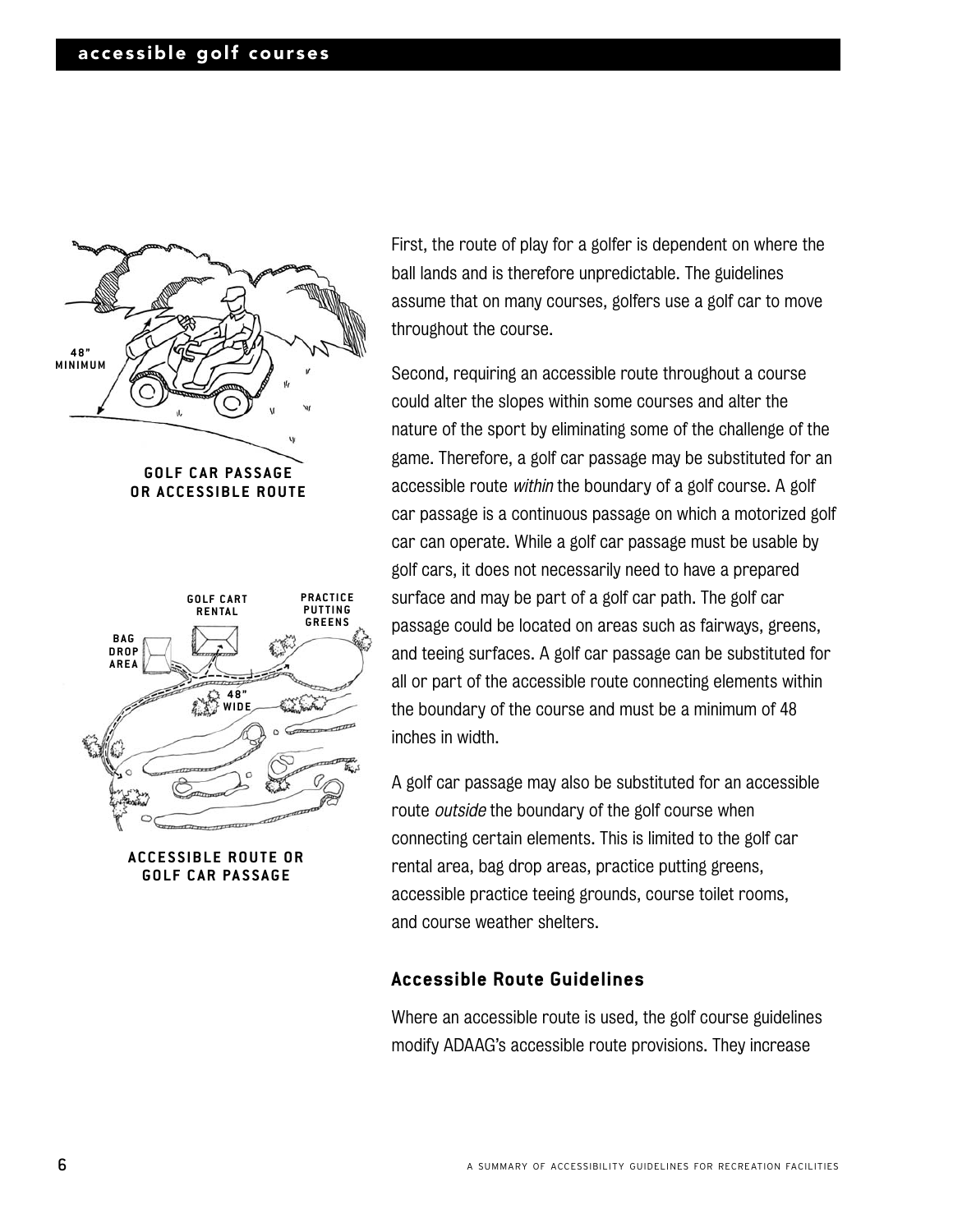the minimum width for an accessible route from 36 inches to 48 inches. If an accessible route is provided instead of a golf car passage, it must connect accessible elements and spaces located within the boundary of a golf course. The 48-inch minimum width for the accessible route is necessary to ensure passage of a golf car on the accessible route. This is important where the accessible route is used to connect the golf car rental area, bag drop areas, practice putting greens, accessible practice teeing grounds, course toilet rooms, and course weather shelters. These are areas outside the boundary of the golf course, but are areas where an individual using an adapted golf car may travel. Where handrails are provided along an accessible route, the guidelines increase the minimum width of the route to 60 inches to accommodate the passage of a golf car.

#### **Course Barriers**

Curbing or other man-made barriers often line golf car paths to restrict golf cars from entering certain portions of the course or to reduce erosion. Where man-made barriers are provided that prevent golf cars from entering a fairway, openings at least 60 inches wide at intervals not exceeding 75 yards must be provided. These dispersed openings will provide access to the course at reasonable intervals, enabling a golfer using a golf car to play the game without extended travel distances and time requirements.



**GOLF CAR PASSAGE OR ACCESSIBLE ROUTE ON FAIRWAY**



**COURSE BARRIERS**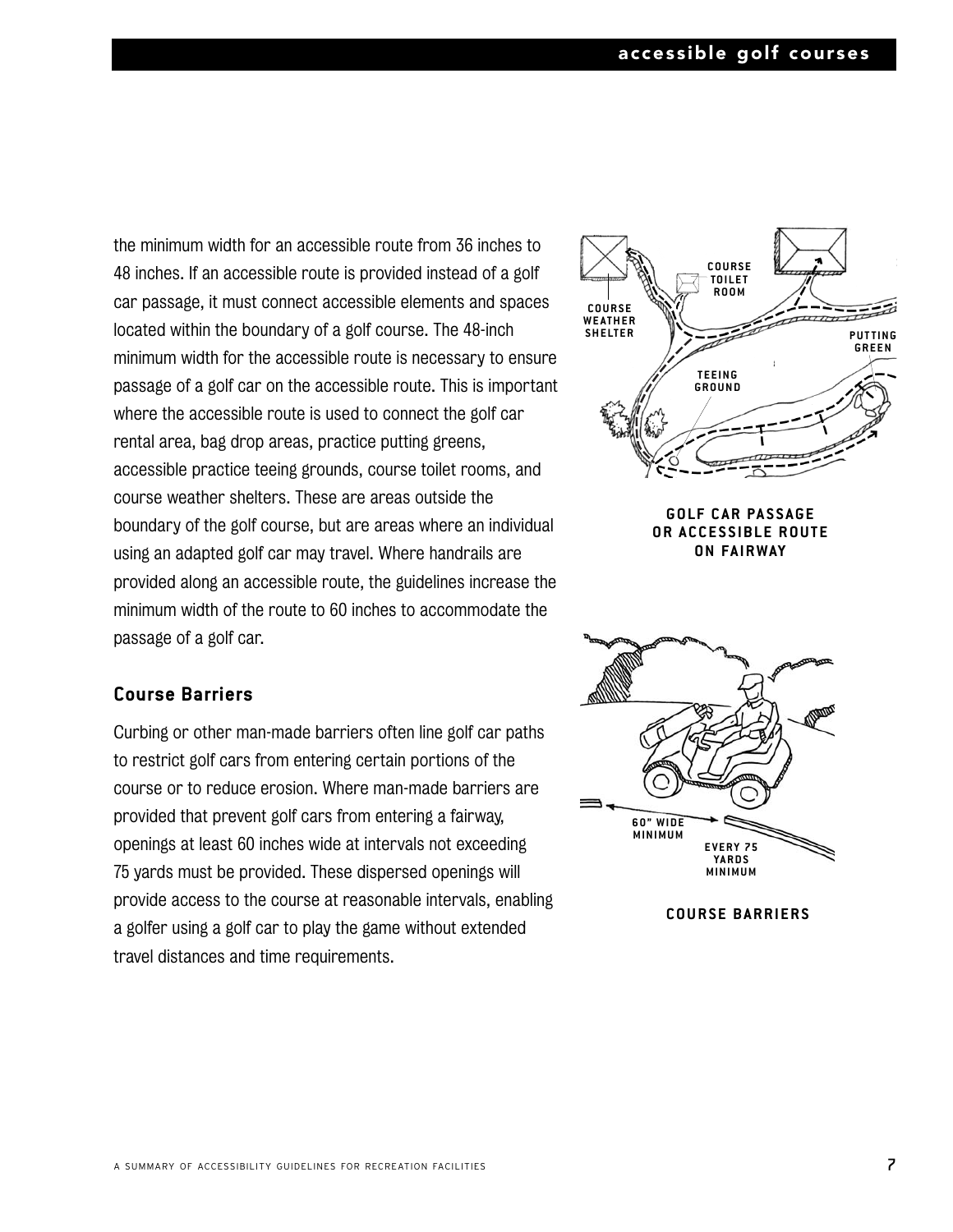



**MULTIPLE TEEING GROUNDS**

#### **Teeing Grounds**

The "teeing ground" is the starting place for a hole of golf. A rectangular area usually two club-lengths in depth, the teeing ground's borders are defined by the outside limits of two "tee-markers." The design and construction of new teeing grounds or the alteration of an existing teeing area must allow golf cars to enter and exit within these limits.

- Forward Teeing Ground—The forward teeing ground for each hole must be connected by either an accessible route or a golf car passage. Existing courses do not have to provide access to the forward teeing ground in alterations, if terrain makes compliance infeasible.
- Multiple Teeing Grounds—If one or two teeing grounds are provided for a hole, only the forward teeing ground must be accessible either by an accessible route or a golf car passage. If three or more teeing grounds are provided for a hole, two teeing grounds must be accessible. This will allow persons with disabilities to play from different tees appropriate to their skill level, while **FORWARD** providing flexibility to course operators and designers.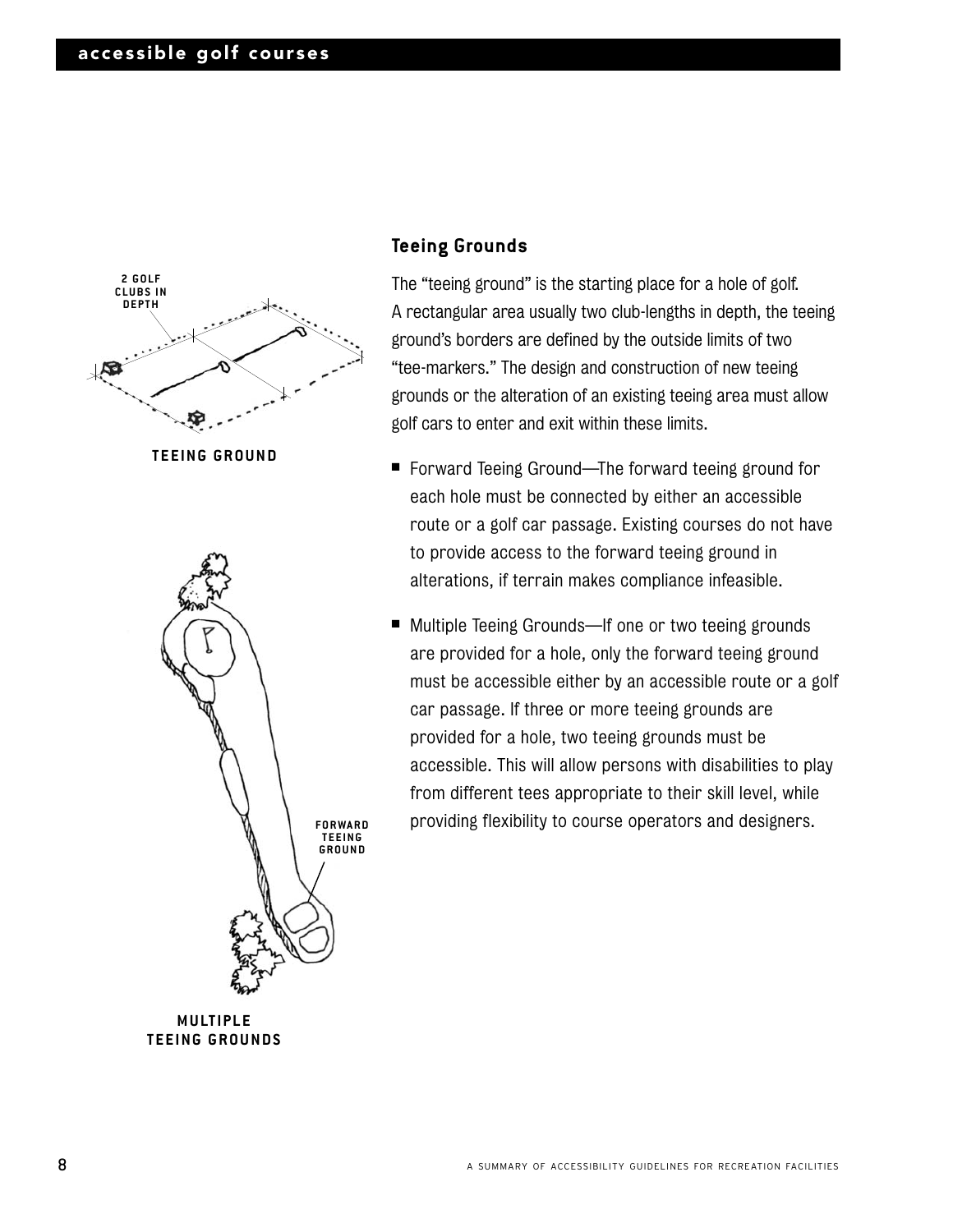#### **Putting Greens**

Each putting green must be designed and constructed so that a golf car can enter and exit the green. The green must be connected by a golf car passage so that a golf car can reach the green.

#### **Weather Shelters**

Course weather shelters must be designed and constructed to allow a golf car to enter and exit, and have a clear floor or ground space of 60 inches by 96 inches minimum. This space will allow a golf car to be driven directly into a weather shelter.

#### **Driving Ranges**

Both stand-alone driving ranges and driving ranges adjacent to a golf course that provide teeing stations or practice teeing grounds must comply with the following:

■ Accessible Routes—An accessible route or a golf car passage must connect accessible teeing stations with accessible parking spaces. The accessible route must be a minimum of 48 inches wide. If handrails are provided, the accessible route must be a minimum of 60 inches wide. This will allow a person who plays golf from a golf car to practice driving a golf ball from the same position and stance used when playing the game.



**PUTTING GREEN**



**WE ATHER SHELTER**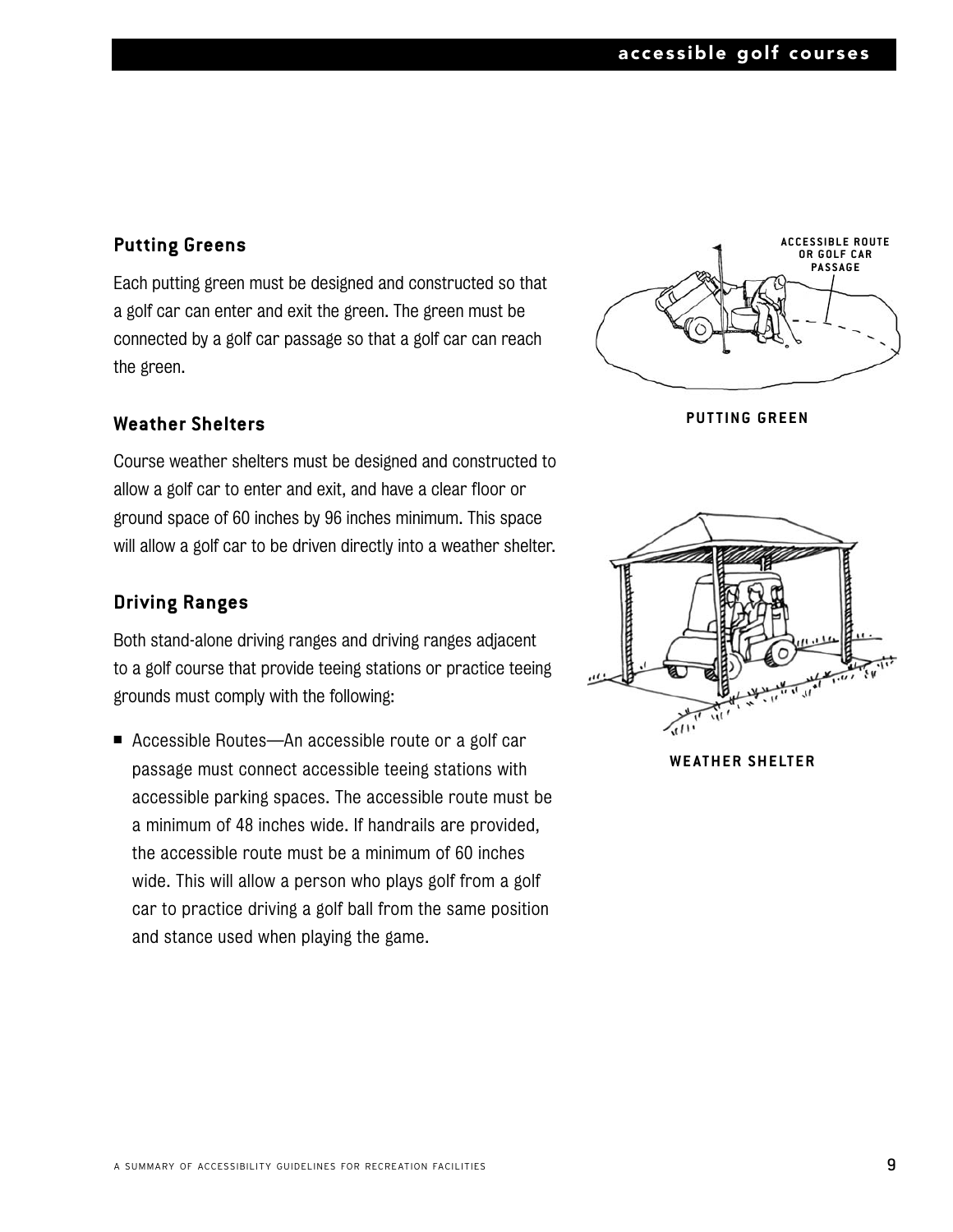

#### **TEEING STATION**

■ Teeing Stations—If teeing stations or practice teeing grounds are provided, at least five percent, but not less than one, of the practice teeing grounds must be accessible and provide space for a golf car to enter and exit.

#### **Single Rider Adaptive Golf Cars**



In recent years, single rider adaptive golf cars have been used to increase access for persons with disabilities on golf courses. Questions have arisen concerning their use. The Access Board develops and maintains accessibility guidelines for the built environment. It is outside the jurisdiction of the Access Board to address operational issues such as the use of these cars. Operators should contact the Department of Justice at 1-800-514-0301 or 1-800-514-0383 (TTY) regarding issues relating to the use and operation of adaptive golf cars.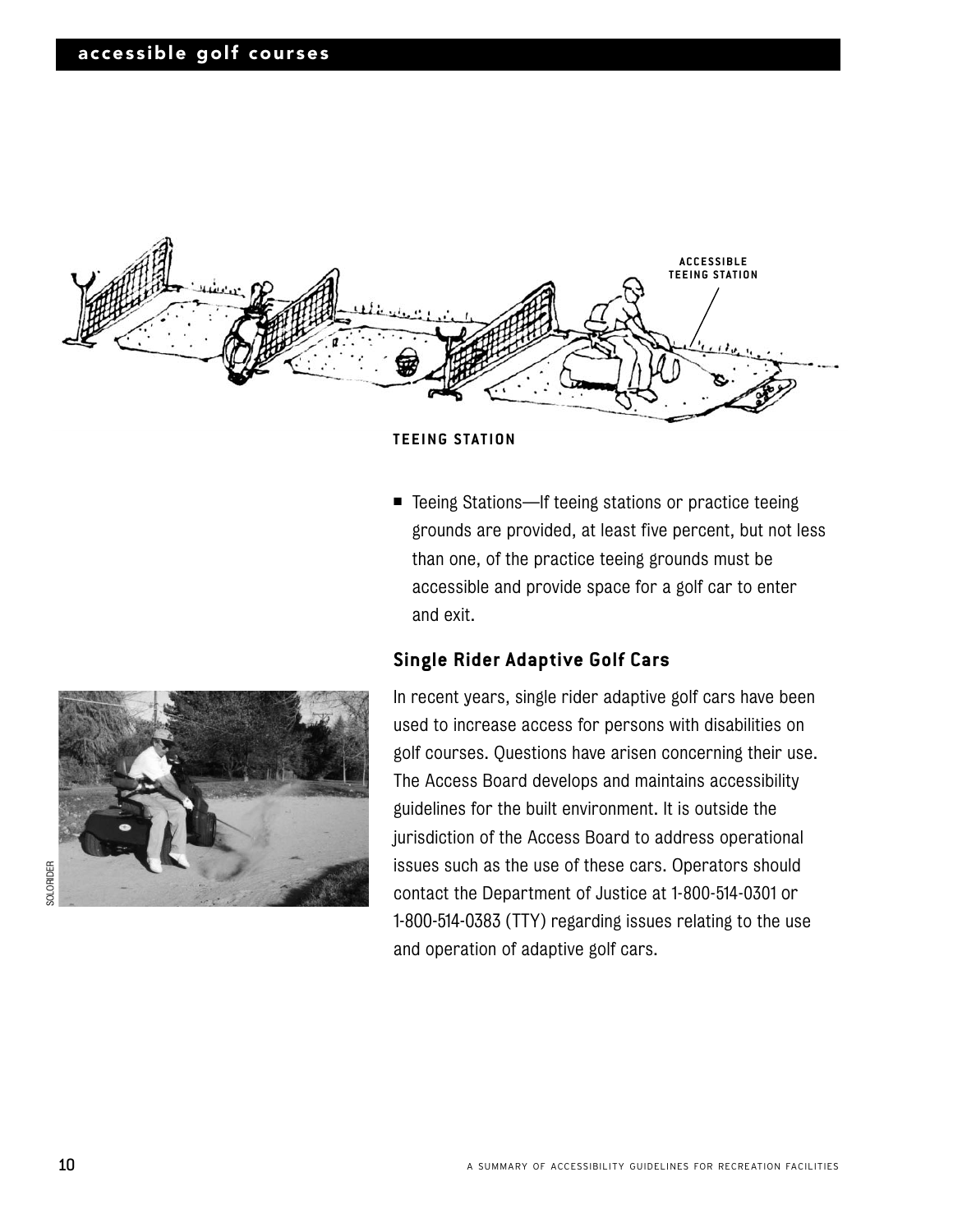#### **Temporary Facilities**

ADAAG also requires temporary facilities such as bleachers for tournaments, assembly seating areas, portable toilet facilities, concessions, and all other available amenities to provide access. Access to temporary facilities on a golf course may be achieved through either an accessible route or golf car passage. Facilities hosting tournaments or competitions must comply with all the other requirements of the ADA, including the general obligation to provide an equal opportunity to individuals with disabilities to enjoy the services provided.



**ACCESSIBLE BLEACHERS**

#### **More Information**

You can obtain copies of the recreation facility guidelines, which include golf courses, and further technical assistance from the U.S. Access Board at www.access-board.gov, 1-800-872-2253, or 1-800-993-2822 (TTY).